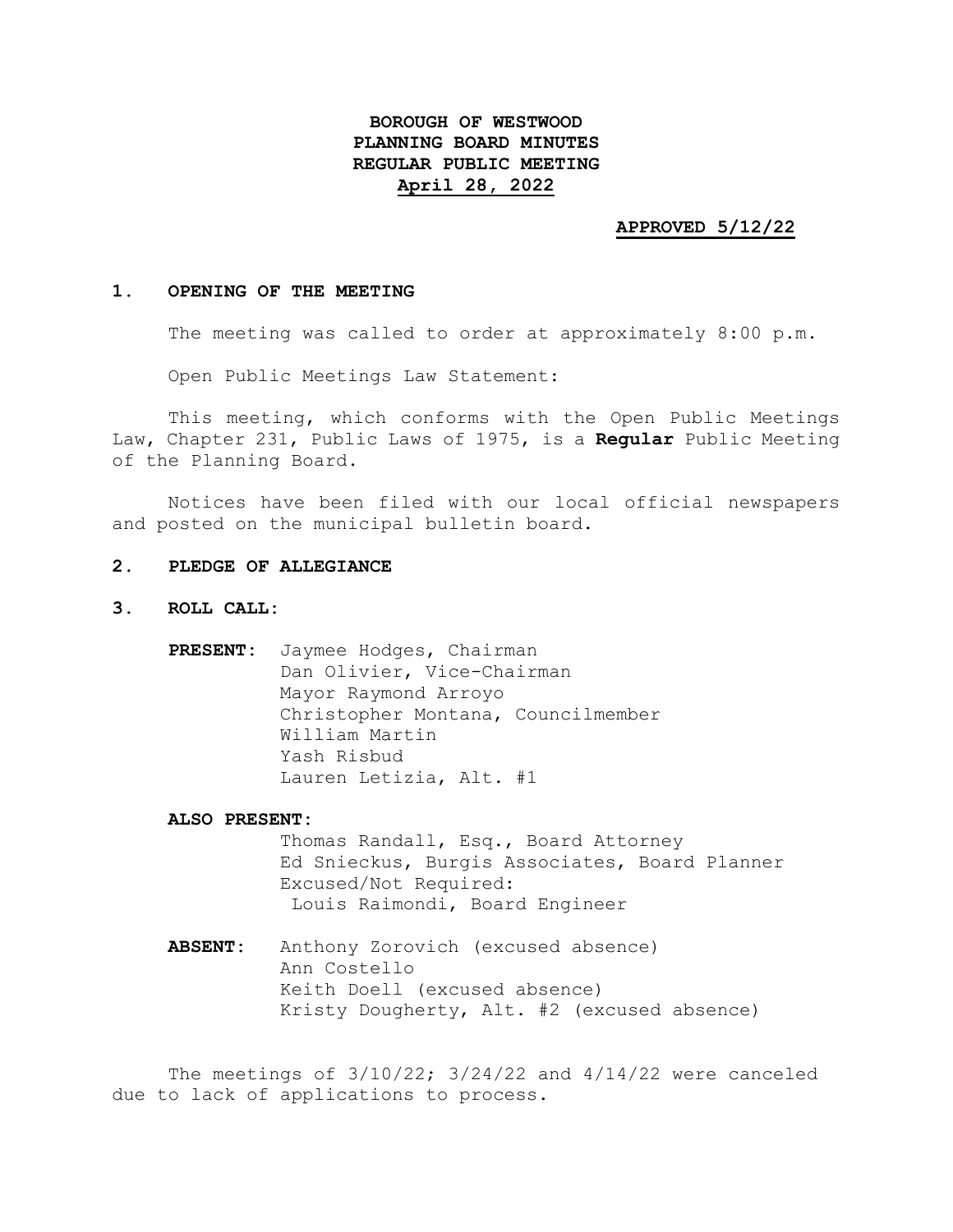#### **4. OPEN TO PUBLIC ON NON-AGENDA ITEMS:**

A motion to open to public was made by Yash Risbud, seconded by William Martin, and carried.

There were no questions or comments, and the matter was closed to the public on motion by Yash Risbud, seconded by William Martin and carried.

**5. MINUTES:** The Minutes of the **2/24/22** meeting were approved on motion made by Dan Olivier, seconded by William Martin, and carried unanimously on roll call vote.

# **6. CORRESPONDENCE:**

- **7. RESOLUTIONS:** None
- **8. PENDING NEW BUSINESS:** None

# **9. VARIANCES, SUBDIVISIONS AND/OR SITE PLANS**:

SWEARING IN OF BOARD PROFESSIONALS FOR PUBLIC HEARINGS

**1. 400 Old Hook Owner, LLC-400 Old Hook Road - Site Plan Signage** - Lawrence Calli, Esq. represented the applicant. Applicant purchased the property 20 years ago and has made significant improvements. The difficulty with tenancies is the signage. They have a lack of signage. The proposal is for a directory sign and two wall-mounted signs. They need a variance since only one sign is permitted. There is a potential for 12 tenancies; therefore, they are proposing 12 spaces. They are over about 8sf, which triggers another variance. It is a good location and design. Their architect, Ben Horten, and planner were present.

Ben Horten, NJ Licensed Architect, of Horten Architecture & Design, 312 Route 10, Randolph, NJ was sworn in, qualified and accepted. The architectural plans were prepared by Horten Architecture & Design, last revised 12/14/21. Mr. Horten described the existing conditions and post-signage conditions. The site is at Emerson Road and Old Hook Road. There is an extension of Main Street to the right. Currently in the front is a number "400". He wanted to add the same number on the right and left-hand sides. Also, he is proposing to add a directory sign. The building used to have a large brick set of stairs in the front which were damaged. The owner has removed the damaged stairs. Mr. Horten described the view angles in relation to the importance of the signs and placement. The plan was marked A1 and the colorized version sign PB 4/28/22 Minutes was marked A2. The directory sign is 6' high, 4' wide = 24 sf. They are allowed 20 sf, so this is considered a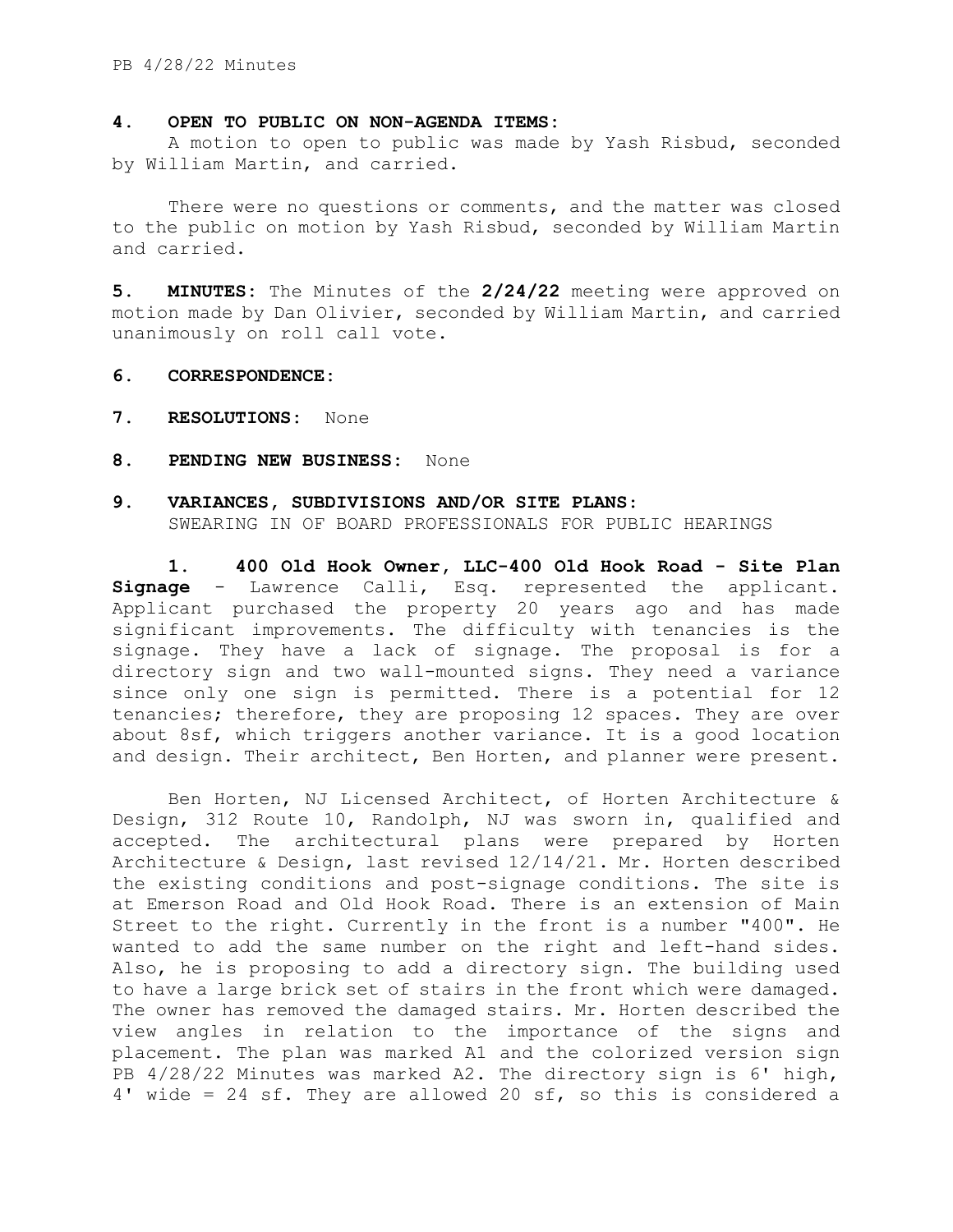variance. Mr. Horten gave details on the two other signs proposed. The wall mounted signs are non-illuminated. The directory sign will be lit from behind.

Ed Snieckus submitted a Memo dated 3/17/22. He asked for clarification and details. The overall area of the sign is 2.4 sf + 24 sf, so it is 26.4 sf. He asked about circulation on site, and Mr. Horten reported on access and circulation.

Mr. Raimondi reviewed his report dated 3/15/22. He asked if the signs would be new. Mr. Horten responded yes. There would be two 400's facing Old Hook Road. Mr. Raimondi noted the one on top is most visible. He suggested eliminating one and leaving the one on top. Mr. Raimondi's report stated the application was for new signage on both the east and west side walls as well as a new directory sign in the front yard 5' from Old Hook Road right-ofway near the southeast corner of the building. The correct name of owner should be shown on the plans. He inquired about site lighting. Further, Mr. Raimondi noted the directory sign shows 12 spaces on each side and asked if the tenants' names will be repeated on both sides. The tenant names should also be shown. Also, a standard chart with lettering size should be submitted and not leave it up to the tenant. Will the sign maker prepare a footing he asked, and Mr. Horten stated yes, they would get a building permit with a signed and sealed drawing.

Mr. Martin commented did not think the lettering sign on the directory would make a difference to people driving to the site. They will be looking for 400. He felt the color should be uniform. Mr. Horten stated they would use a uniform background of white. Mr. Martin stated they would need proper footings for the sign, which will be needed for the building permit. He has no issues with the 400 on the East and West sides.

Questions and comments by Board Members followed. Councilmember Montana asked if there were any spotlights illuminating the 400 from the overhang. Mr. Horten responded no. The number of 400's is excessive. He asked about plantings. Mr. Horten responded they would be putting flower beds. Mayor Arroyo asked Mr. Snieckus about the ordinance regarding sign colors. Mr. Snieckus stated it was limited to five. The tenants have to comply with the sign ordinance. Ms. Letizia asked if there were limitations on the illuminations of the sign, but there were none. Mr. Snieckus commented they could discuss limiting glare.

Mr. Martin noted there is technology that changes the lighting as the PB 4/28/22 Minutes sun goes down. Mr. Risbud commented he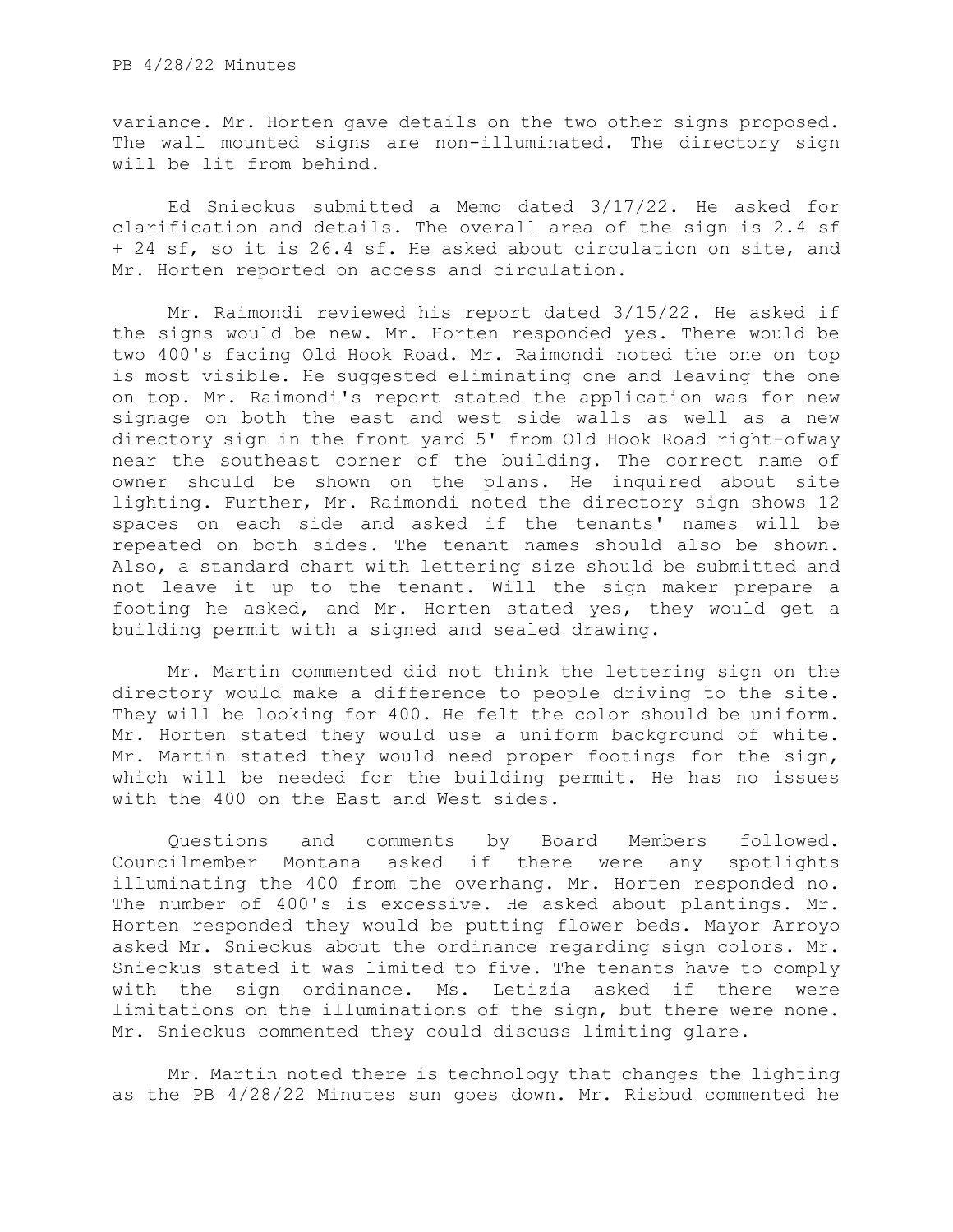was happy to see the improvements at the building, and the new signage will be easier to read. The 400 should be on all three sides of the building, considering traffic. Mr. Olivier commented he agrees with Mr. Martin and Mr. Raimondi that people will not be able to read the directory sign riding by. He likes the freestanding sign and just add illuminated 400 vertical signs on the East and West. Chairman Hodges spoke from the emergency services side. Sometimes they have the need for other communities to come in. He appreciates the 400 on East and West sides but why not illuminate the larger 400 to be clearly visible from afar and for site distance for clarity. The larger ones should be illuminated not the directory. Mr. Horten suggested a black background with white lettering. Mr. Olivier withdrew his opinion about the directory sign. Mr. Raimondi suggested a directory sign on the door off the parking lot.

Chairman Hodges asked if they would come back with revised plans. Mr. Calli requested to put on his planner. Applicant would meet the conditions per comments of the Board. Applicant's NJ Licensed Project Planner, John McDonough, Parsippany, NJ was sworn in, qualified and accepted. Mr. McDonough testified he was familiar with the site and showed photos taken by him. Applicant has put great care and investment in the building, which was built in the 1950's. Good quality signage will attract good tenants. The building houses medical and business uses. This additional sign package will help people recognize the building. The aesthetics are attractive and the applicant has taken a good plan and made it better and would comply with the reasonable conditions. The relief is relatively modest. The free-standing sign in front is already permitted. A few feet are required. Valley National is a tenant here. the proposal is tasteful and a positive for the community. He spoke about the variances which are minimal. There are pretty much three frontages and having the 400 on all sides will promote safety and enhance the building. The application is reconciled with the C2 variance test and the benefits outweigh any detriments. He testified on the required proofs and felt the Board can grant the application based on such. Mr. Snieckus asked if there was one tenant occupying most of the sign, such as six nameplates. That is possible for an anchor tenant which will attract other tenants. Mr. Snieckus asked if the applicant would be willing, considering one primary tenant could take up a larger portion of the sign, if they could just occupy 20 sf and make the rest opaque. Applicant agreed.

Positive comments were made by some Board Members. Mr. Calli thanked the Board. The motion was opened to the public, but here were no interested parties. There were no further questions